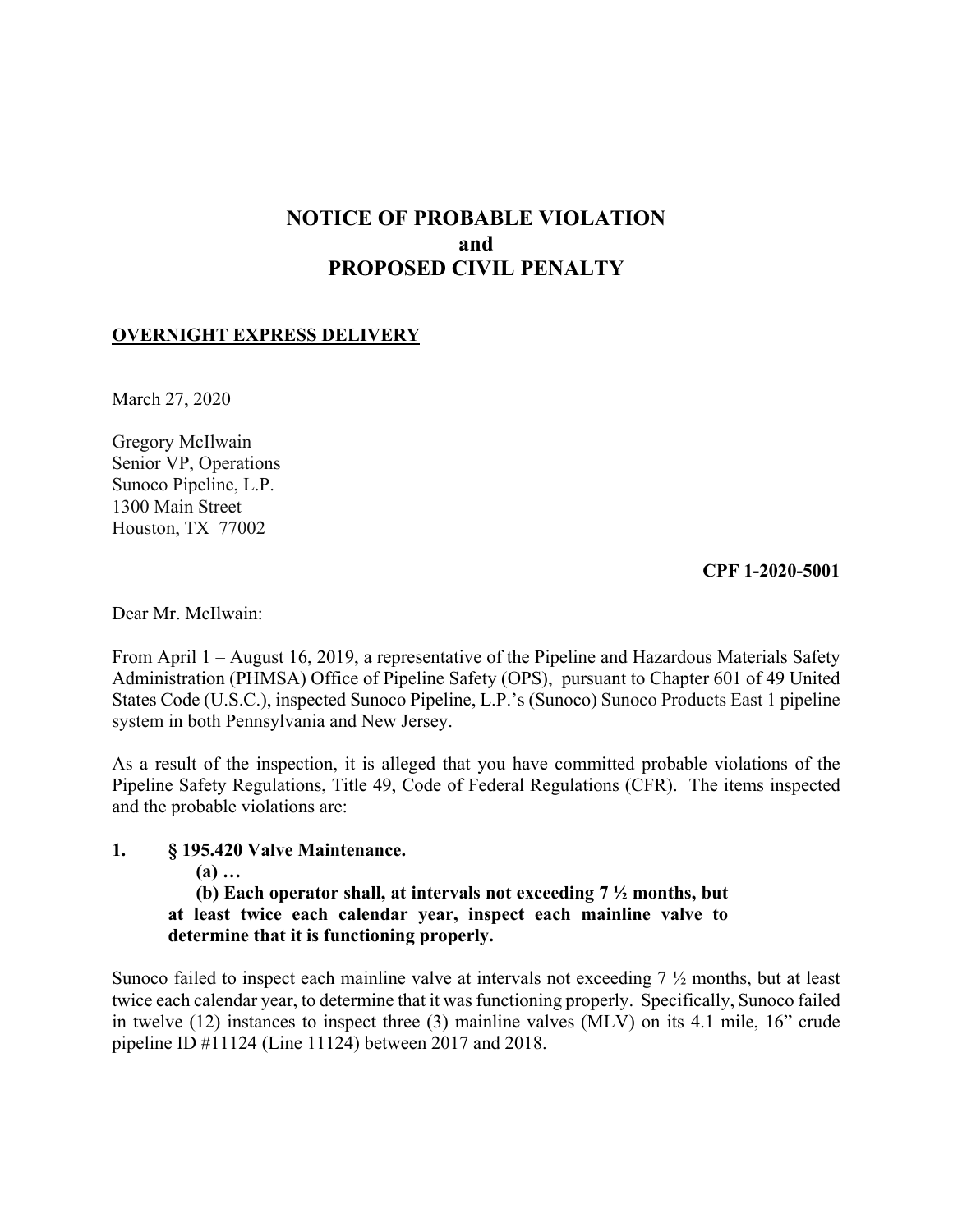During the inspection, the PHMSA inspector reviewed valve maintenance inspection records for Line 11124. Line 11124 is located in the Philadelphia area, running from the Darby Creek Tank Farm to Girard Point and crossing the Schuylkill River. When requested, Sunoco was unable to produce MLV inspection records for three (3) mainline isolation valves for Line 11124, located on either side of the Schuylkill River. In discussing the lack of records, Sunoco stated that they believed another operator was conducting the required § 195.420 MLV inspections on Line 11124 at the Schuylkill River. However, MLV inspection records from the other operator were not available, and the dates of any performed § 195.420 MLV inspections for the three MLVs were unknown. Sunoco immediately performed § 195.420 MLV inspections for the three isolation valves and added them to its MLV maintenance list for future inspection.

Sunoco has been reporting to PHMSA that they are the operator of Line 11124 via its past and current annual reports required by § 195.49. Sunoco has also reported to the National Pipeline Mapping Systems, in accordance with § 191.29, that they are the operator of the pipeline.

Sunoco subsequently provided to PHMSA contractual agreements between themselves and the other operator regarding Line 11124. However, as Sunoco reported to PHMSA, they are the operator of this line, and they are not relieved from the responsibility for compliance with the requirements of Part 195, as discussed in § 195.10.<sup>1</sup>

Therefore, Sunoco failed in twelve (12) instances to inspect three (3) mainline valves on Line 11124 at intervals not exceeding 7 ½ months, but at least twice each calendar year, to determine that they were functioning properly.

# **2. § 195.505 Qualification program. Each operator shall have and follow a written qualification program. The program shall include provisions to: (a) … (b) Ensure through evaluation that individuals performing covered**

# **tasks are qualified;**

Sunoco failed to ensure through evaluation that two employees were qualified to perform covered tasks. Specifically, Sunoco failed to ensure certain individuals performing monthly breakout tank visual inspections at its Paulsboro and Marcus Hook Tank farms between 2016 and 2019 were qualified.

according to Sunoco's OQ covered tasks for performing the work based upon the records provided. During the inspection, monthly breakout tank visual inspection records and the associated OQ records for individuals performing these activities were reviewed. The PHMSA inspector noted individuals at the Paulsboro Tank Farm and the Marcus Hook Tank Farm who were not qualified Specifically, these tasks were PLOQ805 - Monthly Visual Inspection of Breakout tanks (Energy

<sup>1</sup> <sup>1</sup> Section 195.10 'Responsibility of operator for compliance with this part' states the following:

An operator may make arrangements with another person for the performance of any action required by this part. However, the operator is not thereby relieved from the responsibility for compliance with any requirement of this part.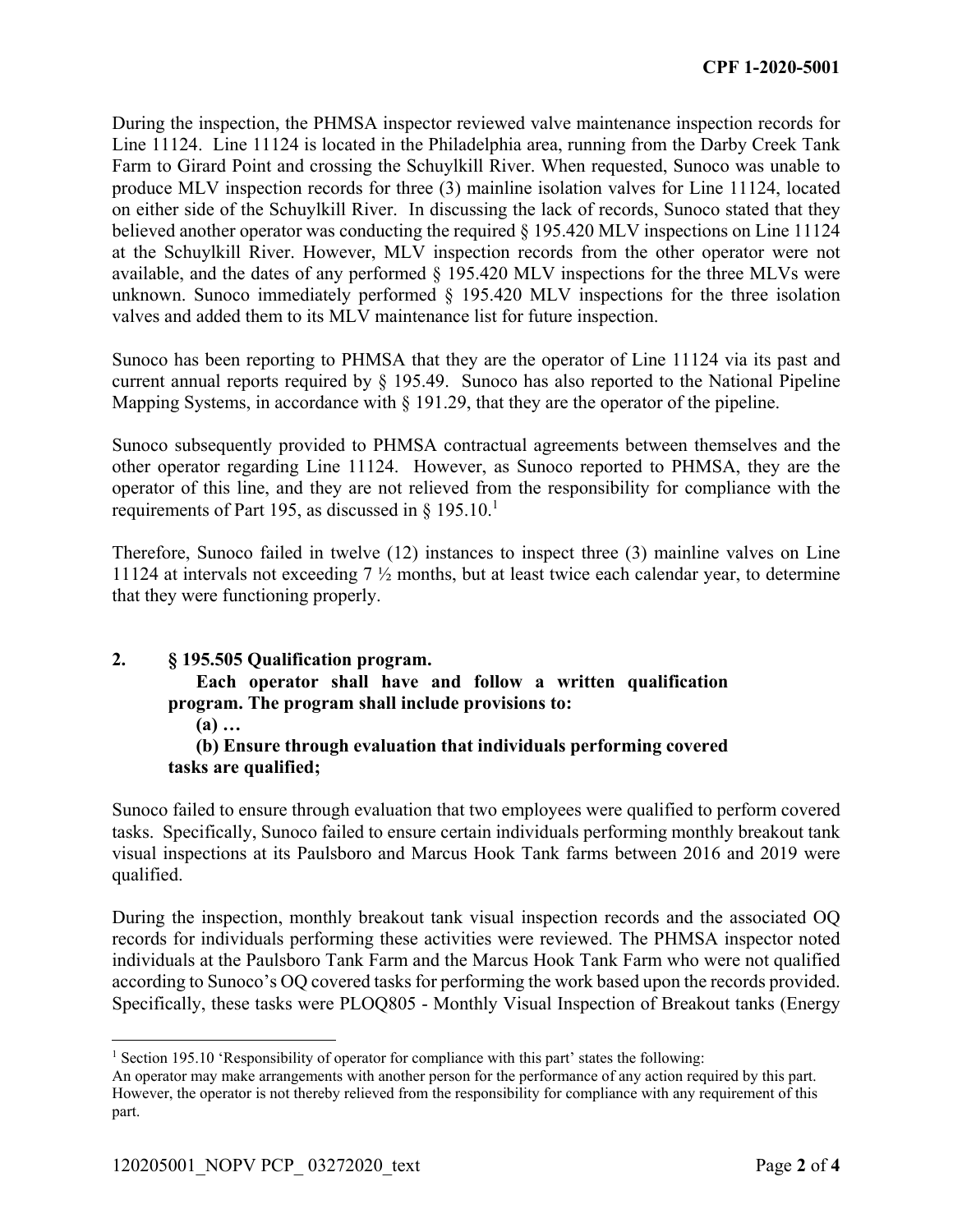Transfer nomenclature) and/or Task #271 – Routine Monthly Inspection of Break Out Tanks (ISNetworld nomenclature).2

The records indicated that one individual was not qualified to perform this covered task between 11/14/16 and 1/14/19, but performed 136 monthly breakout tank inspections during that time period at the Paulsboro Tank Farm. The other individual was not qualified for this covered task between 11/13/16 and 12/17/17, but performed 6 monthly breakout tank inspections during that time period at the Marcus Hook Tank Farm. Both individuals had previously been qualified to perform the covered task before the lapse occurred in their OQ qualifications.

According to the inspection documentation provided by Sunoco, a qualified employee was not noted as present to observe or direct these individuals at the work site.

Therefore, Sunoco failed to ensure through evaluation that individuals performing monthly breakout tank visual inspections were qualified.

# Proposed Civil Penalty

Under 49 U.S.C. § 60122 and 49 CFR § 190.223, you are subject to a civil penalty not to exceed \$218,647 per violation per day the violation persists, up to a maximum of \$2,186,465 for a related series of violations. For violation occurring on or after November 27, 2018 and before July 31, 2019, the maximum penalty may not exceed \$213,268 per violation per day, with a maximum penalty not to exceed \$2,132,679. For violation occurring on or after November 2, 2015 and before November 27, 2018, the maximum penalty may not exceed \$209,002 per violation per day, with a maximum penalty not to exceed \$2,090,022. For violations occurring prior to November 2, 2015, the maximum penalty may not exceed \$200,000 per violation per day, with a maximum penalty not to exceed \$2,000,000 for a related series of violations. We have reviewed the circumstances and supporting documentation involved for the above probable violation(s) and have recommended that you be preliminarily assessed a civil penalty of \$165,100 as follows:

| Item number | <b>PENALTY</b> |
|-------------|----------------|
|             | \$128,500      |
|             | \$36,600       |

# Response to this Notice

Enclosed as part of this Notice is a document entitled *Response Options for Pipeline Operators in Enforcement Proceedings*. Please refer to this document and note the response options. All material submit in response to this enforcement action may be made publicly available. If you believe that any portion of your responsive material qualifies for confidential treatment under 5 U.S.C. 552(b), along with the complete original document you must provide a second copy of the document with the portions you believe qualify for confidential treatment redacted and an explanation of why you believe the redacted information qualifies for confidential treatment under 5 U.S.C. 552(b).

 $\overline{a}$ 2 Sunoco transitioned from ISNetworld OQ program to Energy Transfer OQ Program effective May 1, 2018.